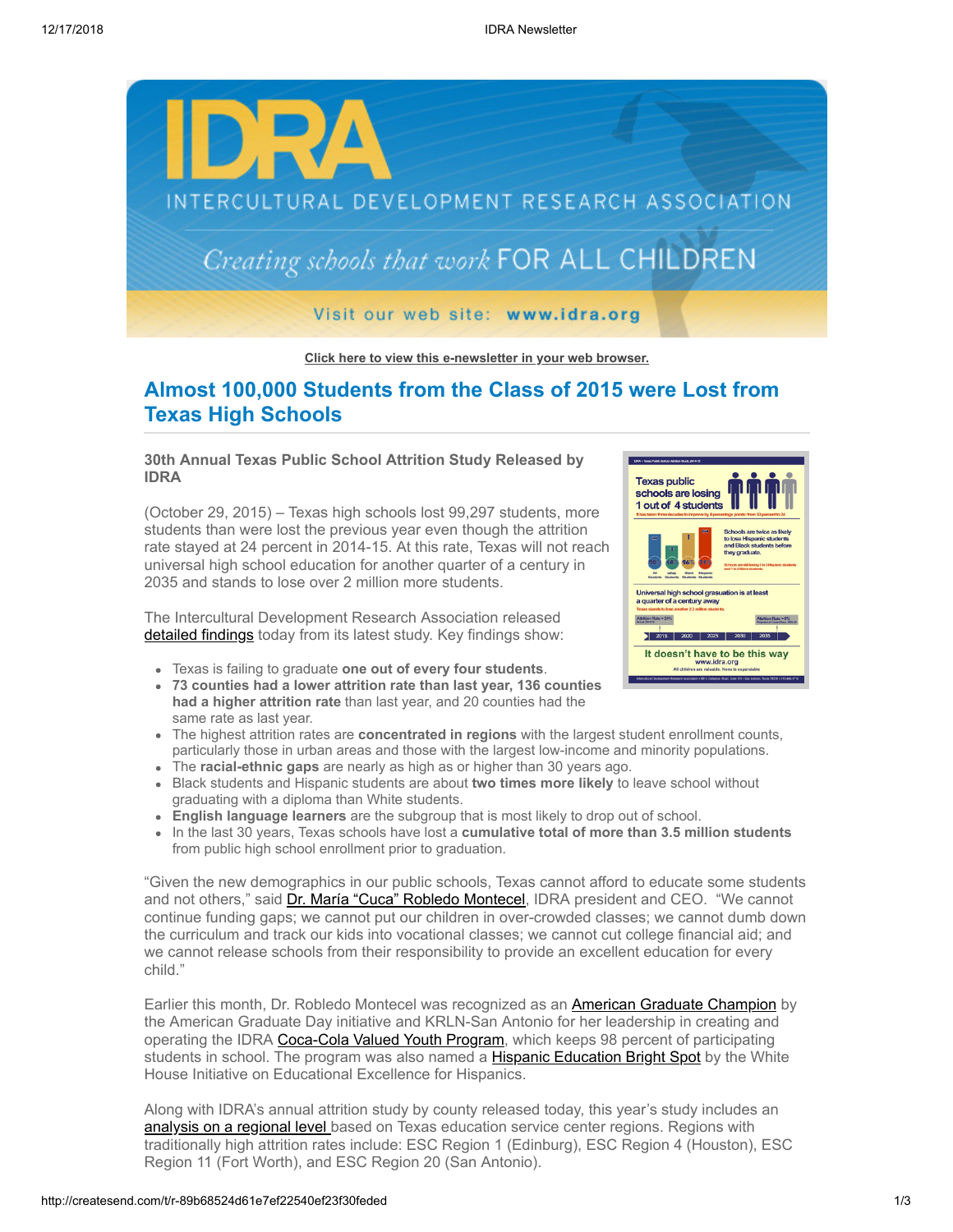#### 12/17/2018 IDRA Newsletter

"Considering the persistently high attrition rates in some regions, targeted resources and support services to schools and communities in these regions would be both feasible and appropriate," said Dr. Robledo Montecel.

IDRA released a new report, [College Bound and Determined](http://idra.createsend1.com/t/r-l-ztuluo-l-x/), in February 2014 showing how one south Texas school district transformed itself from low achievement and low expectations to planning for all students to graduate from high school and college. The result was a school district that **doubled its number of high school graduates, cut dropout rates in half and increased college-going rates**. Half of the district's students are earning college credit while still in high school.

In August, IDRA worked with a **community groups, parents and students** who came together with 16 school superintendents from across the Rio Grande Valley to assert their expectation that all students be put on a path to graduate highly prepared for college.

"Since this problem is systemic, the solutions must address schools as systems," added Dr. Robledo Montecel. IDRA's [Quality School Action Framework](http://idra.createsend1.com/t/r-l-ztuluo-l-m/)™ guides communities and schools in identifying weak areas and strengthening public schools' capacities to graduate and prepare all students for success. IDRA's book, Courage to Connect: A Quality Schools Action Framework™ shows how communities and schools can work together to be successful with all of their students.

Each fall, IDRA releases its attrition study. The latest study became [available today online.](http://idra.createsend1.com/t/r-l-ztuluo-l-c/) Attrition rates are an indicator of a school's holding power, or the ability to keep students enrolled in school and learning until they graduate. IDRA was commissioned to conduct Texas' first-ever comprehensive statewide study of high school dropouts using a high school attrition formula to estimate the number and percent of students who leave school prior to graduation. That study in 1986 was the state's first major effort to assess the school holding power of Texas public schools and resulted in state-level policy reforms for the state education agency to count and report dropout data. IDRA is the only organization that has examined Texas attrition rates consistently, with the same methodology, for 30 years.

The annual attrition studies released by IDRA include county-level data by race and ethnicity. [Trend graphs](http://idra.createsend1.com/t/r-l-ztuluo-l-q/) **of high school attrition in each Texas county are available online**. The study includes detailed findings, a **supplemental analysis for reaching a rate of zero** and graphics showing different types of dropout data. IDRA's study also looks at the latest dropout studies released by the Texas Education Agency and the National Center for Education Statistics.

Share this news on **Facebook** or **Twitter**.

# **IDRA Attrition Study & Resources Online**

[2015 Study](http://idra.createsend1.com/t/r-l-ztuluo-l-a/) – Texas Public School Attrition Study, 2014-15

[Look Up Your Region](http://idra.createsend1.com/t/r-l-ztuluo-l-f/) - See attrition rates and numbers by raceethnicity in your region



[Look Up Your County](http://idra.createsend1.com/t/r-l-ztuluo-l-z/) - See attrition rates and numbers over the last 10 years

[County List](http://idra.createsend1.com/t/r-l-ztuluo-l-v/) – See which counties had attrition rates go up or down

[See infographic](http://idra.createsend1.com/t/r-l-ztuluo-l-e/): Texas public schools are losing one out of four students

[See infographic](http://idra.createsend1.com/t/r-l-ztuluo-l-s/): Texas is improving attrition rates by 1-2 percent each year, but one district cut its rates in half

[Poor investment, higher dropout rates for Texas' English-learners](http://idra.createsend1.com/t/r-l-ztuluo-l-g/), Op-Ed by Roy Johnson for the Houston Chronicle, October 2, 2015

**[Texas is failing its English language learners](http://idra.createsend1.com/t/r-l-ztuluo-l-w/)**, Op-Ed by Roy Johnson for the San Antonio Express-News, September 13, 2015

[Frequently Asked Questions for reporters](http://idra.createsend1.com/t/r-l-ztuluo-l-yd/)